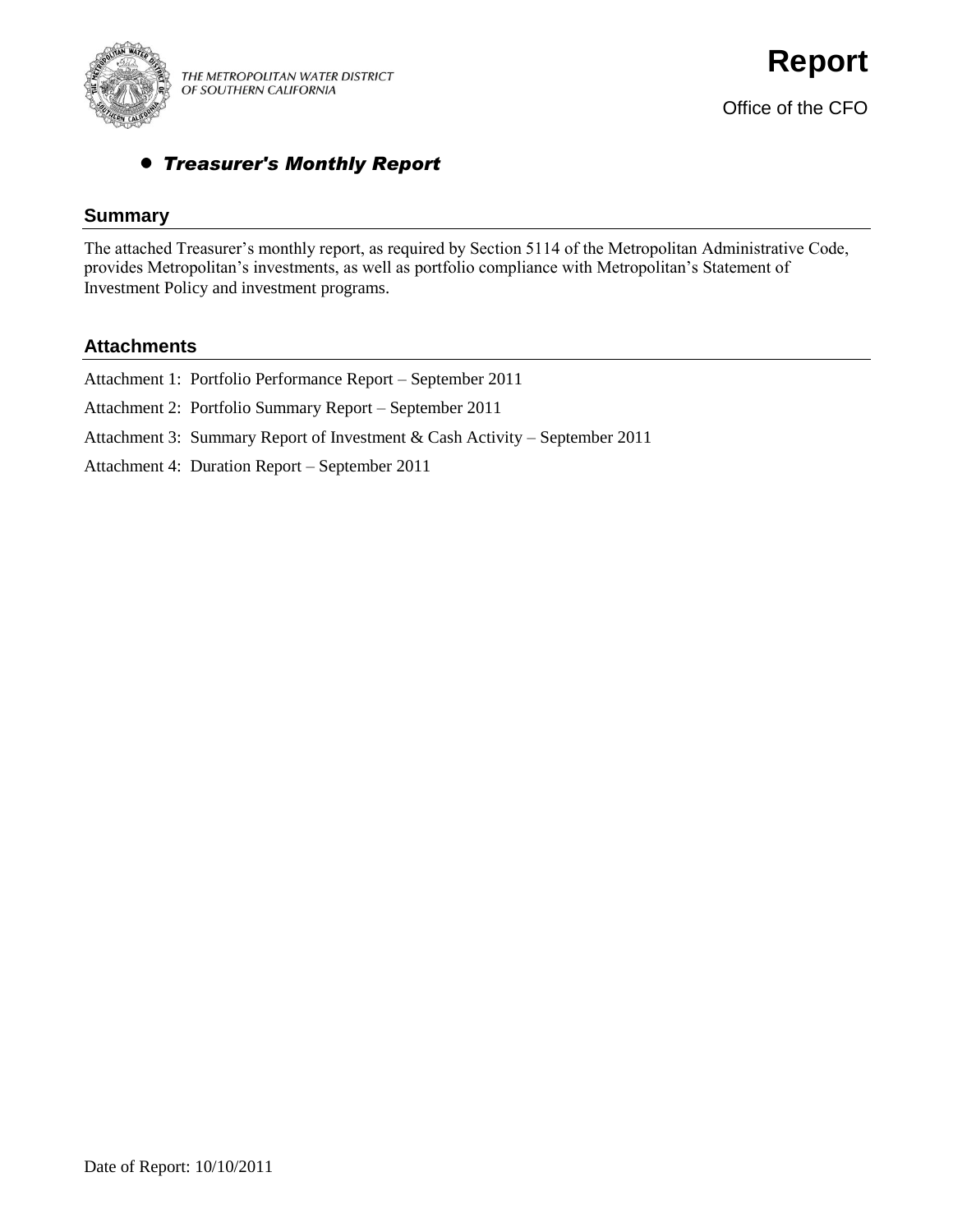

| Date:    | October 10, 2011                                                  |
|----------|-------------------------------------------------------------------|
| To:      | Finance and Insurance Committee                                   |
| From:    | Gary M. Breaux, Assistant General Manager/Chief Financial Officer |
| Subject: | Treasurer's Monthly Report September 2011                         |

This letter transmits a summary report of investments, cash balances and performance report with total return, and duration comparisons for the end of the current month. A detailed report of investments is filed each month with the Executive Secretary. These reports are required by Section 5114 of the MWD Administrative Code. All of the investments comply with Chapter 5101 of the MWD Administrative Code and the Investment Policy dated June 14, 2011 with the exception of the Lehman corporate notes previously reported to the Board at the September 23, 2008 meeting of the Executive Committee. The Board approved holding these notes, in recognition of market conditions and Lehman's bankruptcy filing, in order to sell these securities in an orderly fashion. Attachment 2a shows the market value of the Lehman corporate notes. Metropolitan has sufficient liquidity to pay for the next six months of expenditures.

As of September 30, 2011, Metropolitan posted \$25.742 million in federal agency securities as collateral with Morgan Stanley, pursuant to various swap agreements. During September, Metropolitan also posted collateral with JP Morgan, pursuant to various swap agreements. However, as of September 30, 2011 no collateral was posted with JP Morgan.

**このためですことになっているのです。それは、そのことに、そのことに、そのことに、そのことに、そのことに、そのことに、そのことに、そのことに、そのことに、そのことに、そのことに、そのことに、そのことに、** 

Gary M. Breaux

GMB-mt s:\treasure\2011 mo end reports\09-2011 mo end reports\monthlyletter Sep 2011.docx

**Attachments**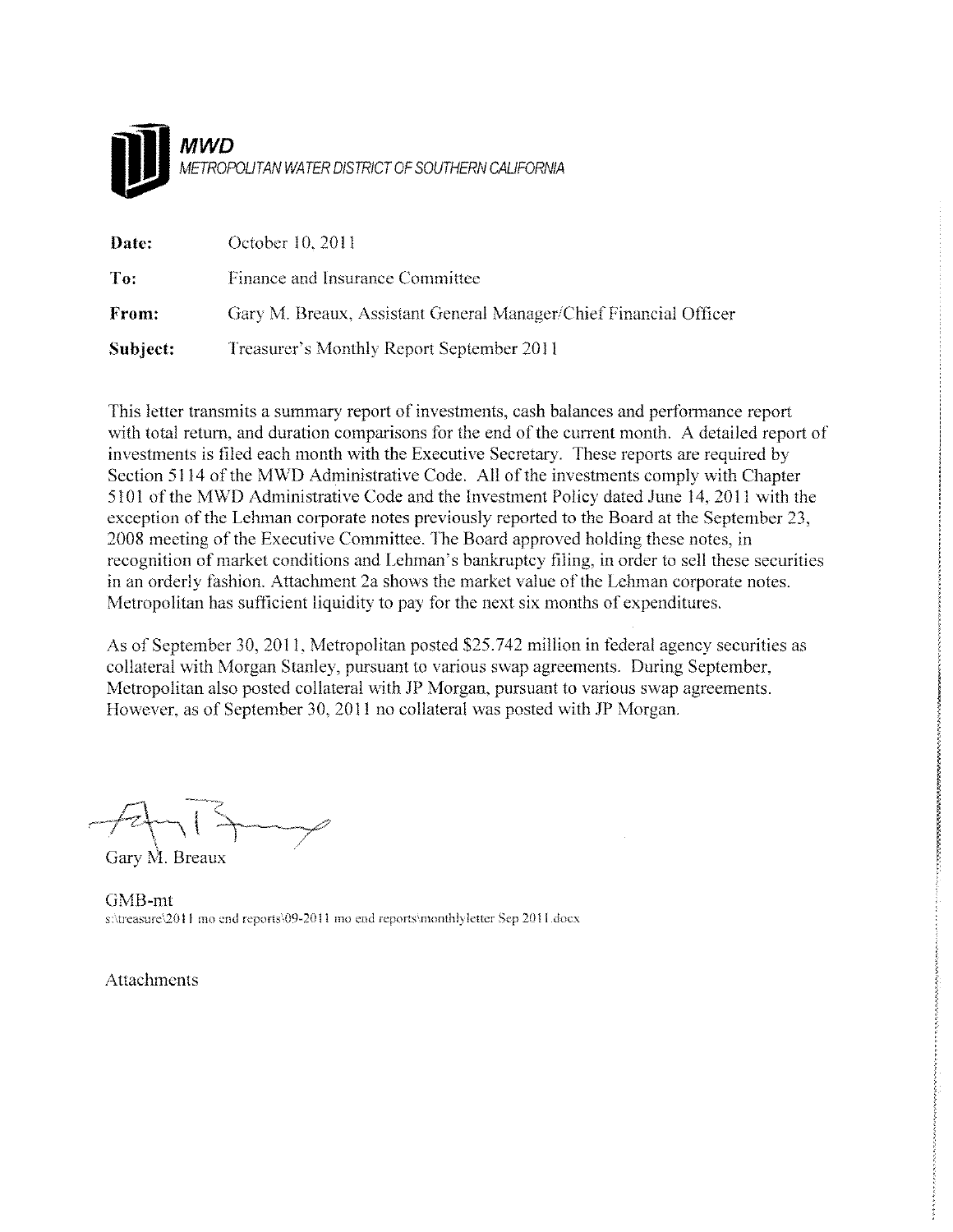### Attachment 1 **Portfolio Performance Report September 30, 2011 The Metropolitan Water District of Southern California (MWD)**

|                         |     | Market Value |                   |            |           |            |                       |            | Annualized            | <b>Annualized Return</b> |           |  |  |
|-------------------------|-----|--------------|-------------------|------------|-----------|------------|-----------------------|------------|-----------------------|--------------------------|-----------|--|--|
|                         |     |              |                   | Duration   |           |            | <b>Monthly Return</b> |            | <b>Monthly Return</b> | *Inception-to-Date       |           |  |  |
|                         |     |              | (\$ in Thousands) | <b>MWD</b> | Benchmark | <b>MWD</b> | Benchmark             | <b>MWD</b> | Benchmark             | <b>MWD</b>               | Benchmark |  |  |
| Short-Term              | (1) | \$           | 566,593           | 0.25       | 0.24      | 0.13%      | 0.00%                 | 1.62%      | 0.02%                 | 2.68%                    | 2.01%     |  |  |
| Long-Term               | (2) |              | 316,840           | 2.57       | 2.62      | 0.30%      | $(0.29\%)$            | 3.71%      | $(3.39\%)$            | 4.75%                    | 4.17%     |  |  |
| <b>Total Core Funds</b> |     | \$           | 883,433           |            |           |            |                       |            |                       |                          |           |  |  |
| Other Funds             | (3) |              | 124,634           | 6.46       |           | 1.62%      |                       | 21.28%     |                       | 9.41%                    |           |  |  |
| Total                   |     |              | 1,008,067         |            |           |            |                       |            |                       |                          |           |  |  |

(1) The Short-Term Portfolio Benchmark is the Merrill Lynch, Three Month Treasury Bill Index.

(2) The Long-Term Portfolio Benchmark is the Merrill Lynch, Corporate and Government, 1 to 5 years, A Rated and Higher Index.

(3) Debt Service Reserve Funds and Lake Mathews Trust.

\* Inception Date 5/01/2002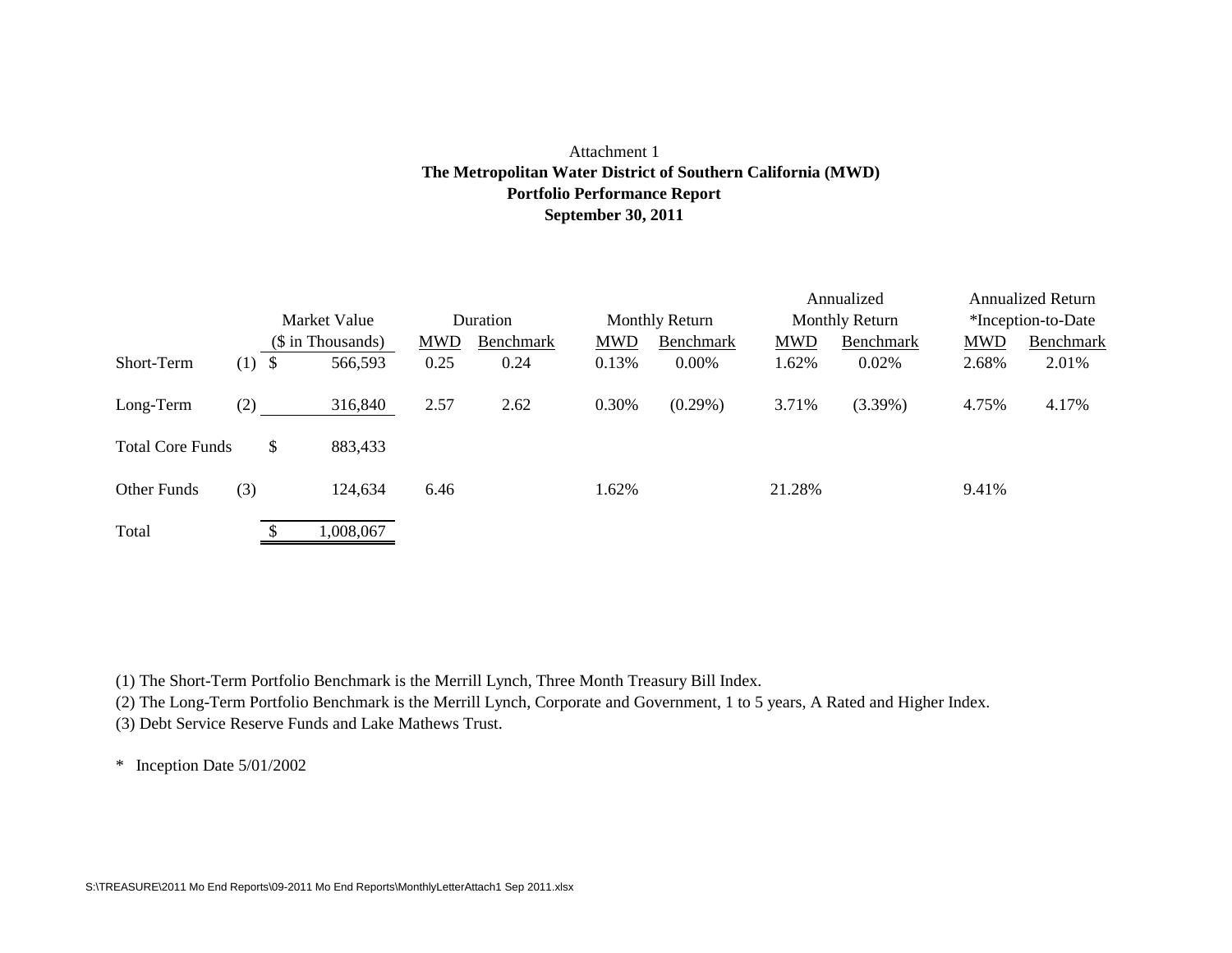### **Portfolio Summary Report September 30, 2011** Attachment 2

#### (\$ in Thousands)

| <b>Securities</b>                         |       | <b>Credit</b><br><b>Quality</b> | <b>Market</b><br><b>Value</b> |                           | <b>Book</b><br><b>Value</b> | Percent of<br><b>Portfolio</b><br><b>Market Value</b> | <b>Investment</b><br><b>Policy</b><br><b>Limits</b> |
|-------------------------------------------|-------|---------------------------------|-------------------------------|---------------------------|-----------------------------|-------------------------------------------------------|-----------------------------------------------------|
| <b>United States Treasuries</b>           | (1,2) | "AAA"                           | \$<br>209,653                 | $\boldsymbol{\mathsf{S}}$ | 199,792                     | 20.80%                                                | 100%                                                |
| Gov't National Mtge Assoc.                | (1)   | "AAA"                           | 24                            |                           | 22                          | 0.00%                                                 | 100%                                                |
| <b>Federal Agencies</b>                   | (2,3) | "AAA"                           | 386,010                       |                           | 382,675                     | 38.29%                                                | 100%                                                |
| <b>Repurchase Agreements</b>              | (4)   | "AAA"                           |                               |                           |                             | 0.00%                                                 | 50%                                                 |
| <b>Bankers' Acceptances</b>               |       | "F1 or higher"                  | 1,807                         |                           | 1,807                       | 0.18%                                                 | 40%                                                 |
| <b>Commercial Paper</b>                   |       | "A1/P1 or higher"               | 125,191                       |                           | 125,198                     | 12.42%                                                | 25%                                                 |
| <b>Negotiable Certificates of Deposit</b> |       | "F1 or higher"                  |                               |                           | $\overline{\phantom{0}}$    | 0.00%                                                 | 30%                                                 |
| <b>Time Deposits</b>                      |       | "F1 or better"                  |                               |                           |                             | $0.00\%$                                              | $\rm N/A$                                           |
| <b>Shares of Beneficial Interest</b>      |       | "AAA"                           | 779                           |                           | 779                         | 0.08%                                                 | 20%                                                 |
| Local Agency Investment Fund              |       |                                 | 50,000                        |                           | 50,000                      | 4.96%                                                 | $\rm N/A$                                           |
| <b>Medium Term Notes</b>                  | (5)   | "A or higher"                   | 79,049                        |                           | 82,073                      | 7.84%                                                 | 30%                                                 |
| Asset & Mortgage-Backed Securities        |       | "AAA"                           | 46,846                        |                           | 46,724                      | 4.65%                                                 | 20%                                                 |
| Municipals                                | (6)   | "A or higher"                   | 108,708                       |                           | 108,137                     | 10.78%                                                | 30%                                                 |
| <b>Total Portfolio</b>                    |       |                                 | \$<br>1,008,067               | $\$$                      | 997,207                     | 100.00%                                               |                                                     |

**(1)** Securities have an explicit United States Government guarantee.

**(2)** United States Treasuries and Federal Agencies are rated 'AAA' by two nationally recognized rating agencies and 'AA+' by one nationally recognized rating agency.

**(3)** As of September 30, 2011, Metropolitan posted \$25.742 million in federal agency securities as collateral with Morgan Stanley, pursuant to various swap agreements.

**(4)** Repurchase agreements can only be executed with primary dealers and collateral consists of Treasuries and/or Federal Agencies with maturities under 5 years.

**(5)** Please see attachment 2a for medium term notes that are rated less than A.

**(6)** \$61.670 million (market value) of the municipal bond portfolio was rated AAA.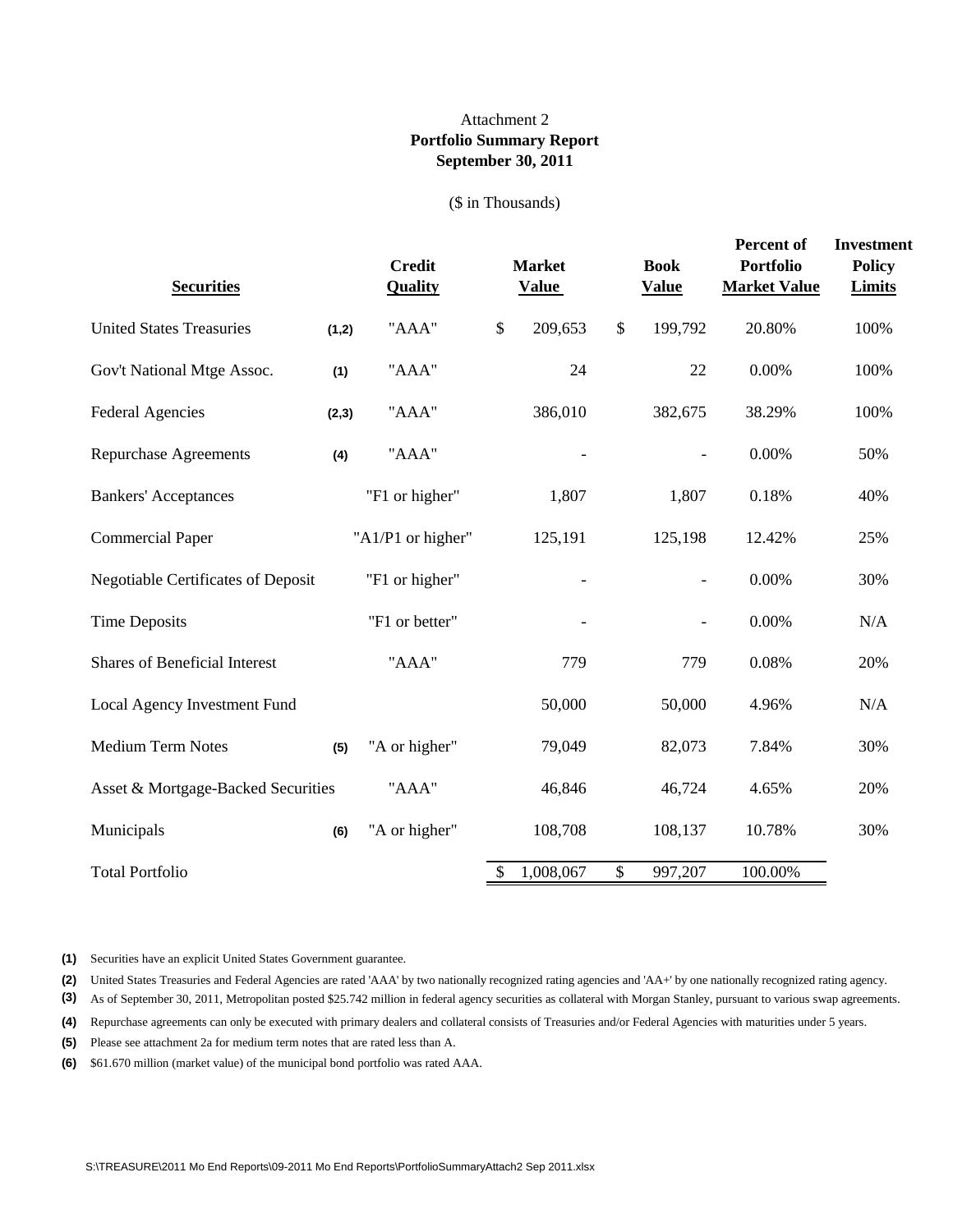#### **Portfolio Summary Report Attachment 2a September 30, 2011** (\$ in Thousands)

| <b>Credit Ratings</b><br>Moody's<br>S&P |                  | <b>Medium Term Notes</b>                                | Maturity<br>Date           |          | Market<br>Value       |                | <b>Book</b><br>Value    |  |
|-----------------------------------------|------------------|---------------------------------------------------------|----------------------------|----------|-----------------------|----------------|-------------------------|--|
| $\ast$<br>$\ast$                        | $\ast$<br>$\ast$ | Lehman Corporate Floating Rate Note<br>Lehman 3.60%     | 10/22/2008 \$<br>3/13/2009 | Ś<br>Ś   | 67<br>1,181<br>1,248  | \$.<br>Ś<br>\$ | 287<br>4,987<br>5,274   |  |
| Baa1<br>Baa1                            | A<br>A           | Bank of America 6.50%<br>Merrill Lynch Corporation 5.0% | $8/1/2016$ \$<br>1/15/2015 | \$<br>Ś. | 993<br>1,934<br>2,927 | \$<br>S<br>Ś   | 1,065<br>2,035<br>3,100 |  |

\* Note: Securities are in default and credit ratings are no longer provided by the various rating agencies.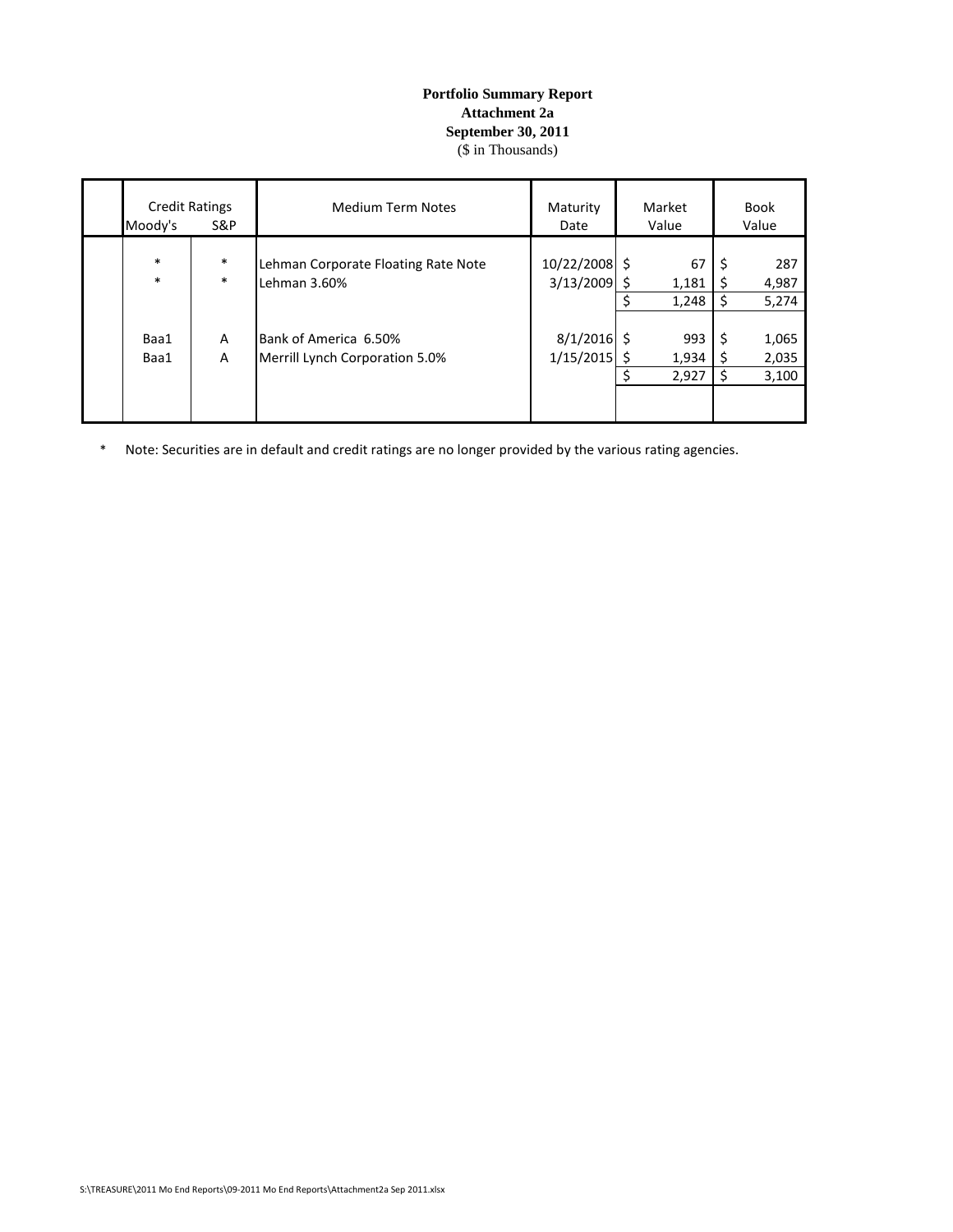### Attachment 3 **Summary Report of Investment & Cash Activity September 30, 2011**

#### (Shown at Book Value and \$ in Thousands)

|                                              |     | <b>Beginning</b><br><b>Balance</b> | <b>Purchases</b>  |               | <b>Sales</b> |                 | <b>Maturities</b> | <b>Ending</b><br><b>Balance</b> |
|----------------------------------------------|-----|------------------------------------|-------------------|---------------|--------------|-----------------|-------------------|---------------------------------|
| <b>United States Treasuries</b>              | \$  | 210,511                            | \$<br>14,083      | $\mathcal{S}$ | 24,802       | \$              |                   | \$<br>199,792                   |
|                                              |     |                                    |                   |               |              |                 |                   |                                 |
| Gov't National Mtge Assoc.                   |     | 45                                 |                   |               |              |                 | 23                | $22\,$                          |
| <b>Federal Agencies</b>                      | (1) | 349,524                            | 226,463           |               | 179,123      |                 | 14,189            | 382,675                         |
| <b>Repurchase Agreements</b>                 |     |                                    |                   |               |              |                 |                   |                                 |
| <b>Bankers' Acceptances</b>                  |     | 33,360                             | 1,809             |               |              |                 | 33,362            | 1,807                           |
| <b>Commercial Paper</b>                      |     | 35,000                             | 788,867           |               |              |                 | 698,669           | 125,198                         |
| <b>Negotiable Certificates</b><br>of Deposit |     |                                    | 10,000            |               |              |                 | 10,000            |                                 |
| <b>Time Deposits</b>                         |     |                                    |                   |               |              |                 |                   |                                 |
| Shares of Beneficial<br>Interest             |     | 816                                | 11,465            |               | 11,502       |                 |                   | 779                             |
| Local Agency Investment<br>Fund - California |     | 50,000                             | 3,425             |               | 3,425        |                 |                   | 50,000                          |
| Medium Term Notes                            |     | 69,863                             | 12,812            |               | 7            |                 | 595               | 82,073                          |
| Asset & Mortgage-Backed<br>Securities        |     | 36,428                             | 19,676            |               | 9,380        |                 |                   | 46,724                          |
| <b>Municipal Bonds</b>                       |     | 138,575                            | 4,597             |               | 35,035       |                 |                   | 108,137                         |
| <b>Subtotals</b>                             | \$  | 924,122                            | \$<br>1,093,197   | \$            | 263,274      | \$              | 756,838           | \$<br>997,207                   |
|                                              |     | Beginning                          |                   |               |              |                 |                   | Ending                          |
| Cash<br><b>Demand Accounts</b>               | \$  | Balance<br>9                       | Deposits<br>3,489 |               |              |                 | Withdrawals       | <b>Balance</b><br>3,498         |
|                                              |     |                                    |                   |               |              |                 |                   |                                 |
| Petty Cash                                   |     | 5                                  |                   |               |              |                 |                   | 5                               |
| Overnight Investment                         |     |                                    |                   |               |              |                 |                   |                                 |
| <b>Subtotals</b>                             | \$  | 14                                 | \$<br>3,489       | \$            | ٠            | \$              | $\blacksquare$    | \$<br>3,503                     |
| <b>Total</b>                                 | \$  | 924,136                            | \$<br>1,096,686   | \$            | 263,274      | $\overline{\$}$ | 756,838           | \$<br>1,000,710                 |

(1) As of September 30, 2011, Metropolitan posted \$25.742 million in federal agency securities as collateral with Morgan Stanley, pursuant to various swap agreements.